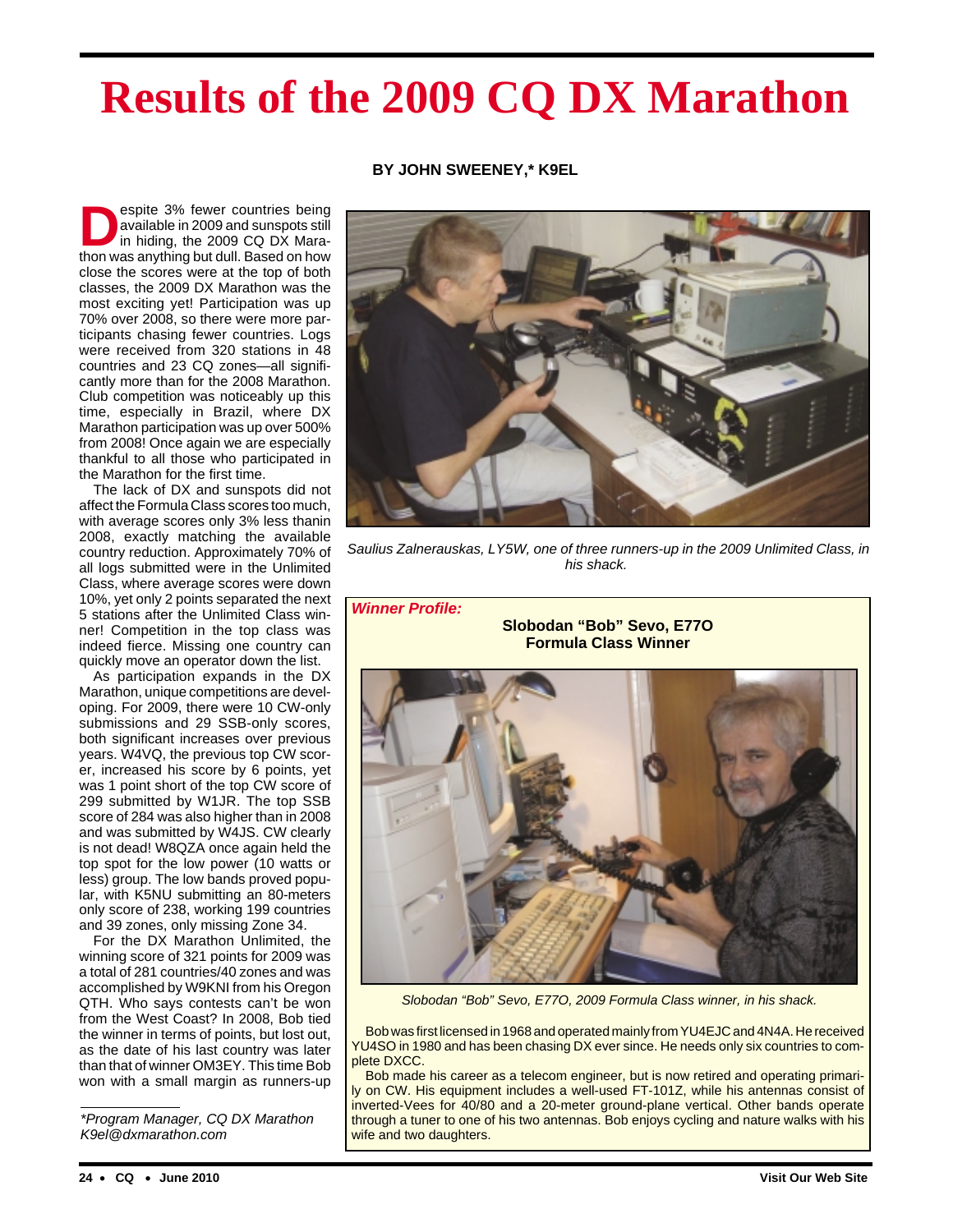

Sergey Smirnov, RU6YY, one of the three runners-up in the 2009 Unlimited Class, with his many awards.

LY5W, OM3EY, and RU6YY each scored 319 points. Congratulations to Bob and the runners-up! I4TJE at 318 points and PP5EG at 317 points were not far behind. With fewer countries available in 2009, competition at the top was very close. A total of 289 countries were active and approved for the DX Marathon in 2009, a drop of 9 from 2008.

In Formula Class, Slobodan, E77O, held the top spot, working 218 countries and all 40 zones using verticals, dipoles, and 100 watts. SQ1EIX was close behind at 217 countries and 39 zones, also using dipoles and verticals. The top North American scorer was K4WY at 230 points (191 countries and 39 zones) using an inverted-L antenna. Congratulations to Slobodan and all the Formula Class participants, as working DX with low power, wire antennas, and no sunspots is certainly a challenge!

Once again the plaques for the winners in both classes will be provided by the Northern Illinois DX Association. We sincerely appreciate the association's sup-

## **DX Marathon Certificates Update**

We are pleased to announce the certificate winners for the 2006 and 2007 DX Marathon as shown below. Certificates have been prepared and will be in the hands of the recipients very soon. Certificate winners for 2008 and 2009 will be available soon. Details and sample certificates can be found on the DX Marathon website.

## **2006 Certificate Winners for the top scores in the following categories:**

**#1 Country:** DL5NAM, T94GB, EB1EWE, EC8AFM, F1JKJ, G1VDP, GUØSUP, I2WIJ, JA7OXR, LU2NI, LZ3FN, OK1BLU, OM3EY, PAØMIR, PT7VB, SM6CNN, SP5CGN, SV1DPI, TA3J, RU6YY, VE3ZZ, VK3FM, KØARY/VP9, NØFW

**#1 Zone:**W6RLL, NØFW, W1JR, PT7VB, LU2NI, SM6CNN, OM3EY, RU6YY, SV1DPI, JA7OXR, VK6HG, VK3FM, EC8AFM

**All SSB:** KE4MBP **All CW:** W4VQ **All Digital:** GUØSUP **20M Single Band:** KØARY/VP9

## **2007 Certificate Winners for the top scores in the following categories:**

**#1 Countr**y: DL5XL, T94GB, EA4EQD, EC8AFM, F1JKJ, G4IIY, GUØSUP, HA1CW, HC2SA, 7Z1HL, I4TJE, JAØDAI, LA6CF, LU2NI, LZ1VB, OH5VG, OK2PAY, OM3EY, ON4ON, OZ7YY, PAØMIR, PY2OMS, SM6CNN, SP5CGN, SV1DPI, TA1DX, RU6YY, US7MM, V5/DL5XL, VE3ZZ, VK4AN, NØFW, YU3A, YV6BXN, ZS6DXB

**#1 Zone:** VE8DW, K6TA, NØFW, W1JR, HC2SA, PY2OMS, LU2NI, OZ7YY, OM3EY, RU6YY, SV1DPI, 7Z1HL, JAØDAI, VK6HG, VK4AN, EC8AFM, ZS6DXB

**All SSB:** LU2NI **All CW:** W4VQ **All Digital:** OH5VG **6M Single Band:** VE2PIJ **20M Single Band:** DK8JB **40M Single Band**: N9TF

port for sponsoring the DX Marathon plaques. Winners of the 2008 contest have received their plaques, which now occupy a prominent position in their shacks.

Although many of the DX Marathon participants use computer logging and electronic tools to populate the DX Marathon Score Sheet, no program is perfect and each submission should be manually checked before sending it to the Marathon manager. A simple error in the callsign prefix can cause that contact to be disqualified. We understand that some DX stations use high-speed CW and 5H could be copied as HS, or E7 copied as EZ (common error). Many resources exist online to confirm the real callsign. However, the most common errors remain zone errors (especially Zone 2), and many stations once again lost one or more Zone points. The DX Marathon website (www. dxmarathon.com) has detailed information to determine if a station is in Zone 2, plus a listing of known Zone 2 stations. Other major deductions included lost credit for Zones 3, 4, and 5. Prefixes in the U.S. do not necessarily indicate the location of the station. If the operator has not confirmed his/her QTH, please use various online resources to verify an operator's QTH. Also please keep in mind that not all W8 stations are in Zone 4 and not all W4 stations are in Zone 5. The DX Marathon website has a link to the official CQ magazine Zone listing. Other significant zone errors included confusion over Zones 17, 18, and 19. Please check carefully before submitting your log.

2009 had its share of pirates, so the actual scores are less than the highclaimed scores posted on the DX Marathon website. The most "active" pirates were 3W2BV, 3YØQ, C31LJ/M, HV3VO, OD5GR, TU2FQ (CW), any ZD9, ZK3T, ZL9C, and ZL9AI. Any claimed QSOs with those stations and others were deducted from your score along with any "not in log" QSOs. Fortunately, NIL deductions were minimal in 2009. Other common errors (and thus deductions) included reversing the locations for the two JD countries and for the two Cook Islands. Many points were lost among these four islands. Quite a few stations claimed Kosovo credit with YU8 prefixes, but unfortunately all actually were in Serbia. The only approved operations in 2009 were portable stations early in 2009. Although it is frustrating to many, QSOs with 9Q/DK3MO and 5N/LZ1QK were not accepted by either the ARRL or DX Marathon in 2009. Both countries were active by approved stations.

Need some extra points for the 2010 Marathon? Don't forget that the CQ countries list includes additional valid countries that are not part of the ARRL DXCC program. Since most logging programs use the ARRL list, don't forget to work TA1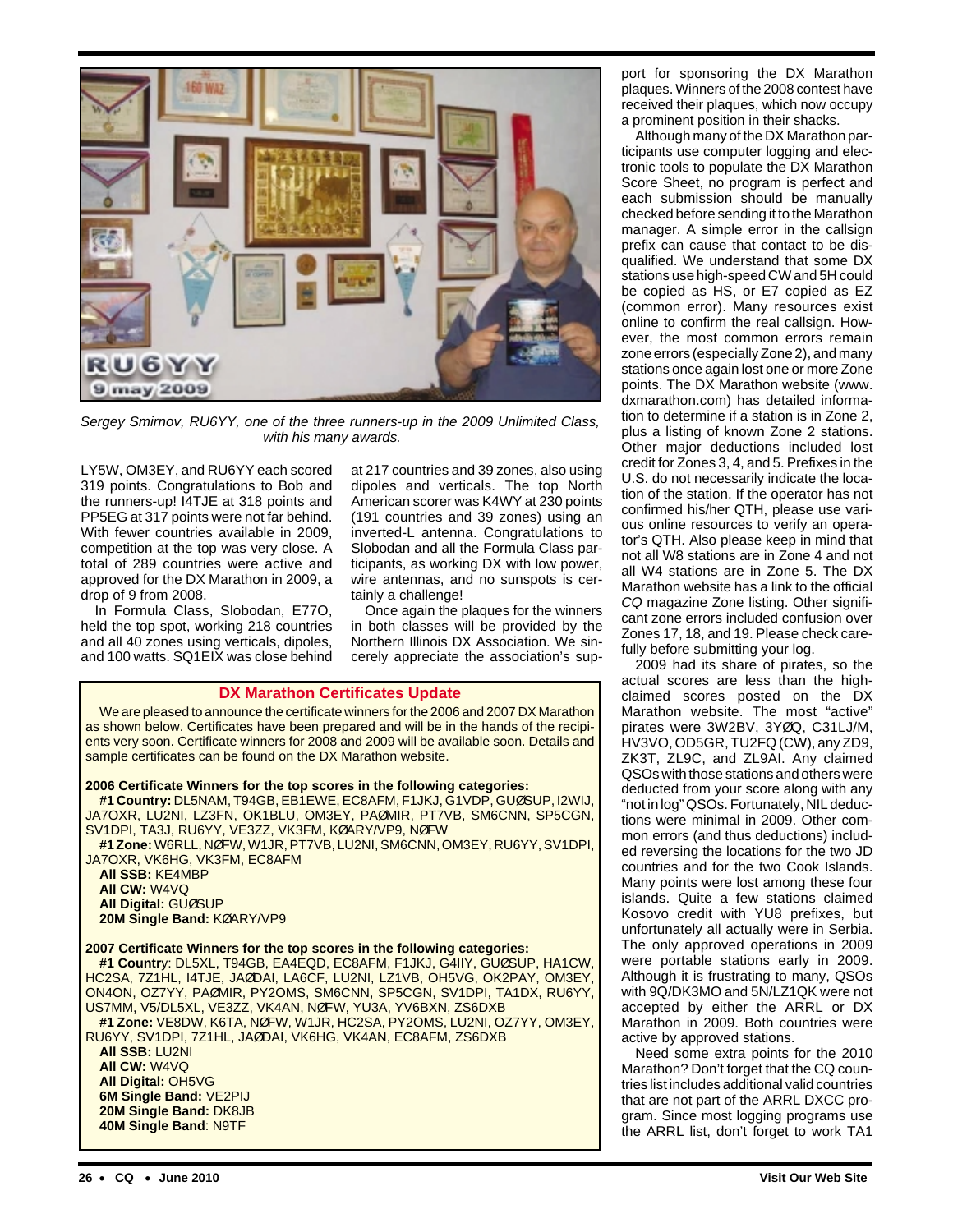

Eduard Melcer, OM3EY, last year's winner and one of three runners-up in the 2009 Unlimited Class, with his DX Marathon plaque proudly displayed.

(European Turkey), IT (Sicily), IG9/IH9 (African Italy), and others. For complete details, go to <www.dxmarathon.com>.

# **QRM**

With good levels of activity, a few band openings and several superb expeditions, this was an amazing year for working DX. Thanks for keeping this activity alive. . . . **N8BR**. Great operating incentive. Added about 12 more entities over last year. Wait till next year. . . . **W4QN**. Thanks for this contest. I doubled my score from

last year and managed to crack 100 DX entities. . . . **W9KVR**. This is my thirrd year and every year my score increases. The Excel file is excellent and can be used for private statistics. . . . **DJ9ZB**. I really enjoyed taking part in this excellent competition. . . . **PP1CZ**. Another reasonable year with not so good conditions. .

. . **NØFW**. Thanks for a wonderful season again. . . . **KD8GOX**. Not much improvement over last year because of the low sunspots, but another enjoyable contest nevertheless. . . . **G4MUL**. Results were not as good as 2007/2008, but acceptable considering my antenna CC&R lim-

## **2009 Top Scores**

**#1 Country:** 4W6FR, 9A2GA, BD1TCC, CE3PG, DP1POL, CT1AHU, DL5AN, DU1IVT, E77O, EA4KD, EI7CC, F5CQ, G3WW, GA4PRB, MWØCRI, I4TJE, JAØDAI, JT1BZ, W9KNI, WP3GW, LA6CF, LU3JVO, LX1ER, LY5W, OH6MW, OK2SG, OM3EY, ON4ON, OZ7YY, PAØMIR, PP5EG, PYØFF, RU6YY, S51DX, SM5DJZ, SP3BGD, SV1DPI, TA1HZ, UYØMM, V31TB, V51YJ, VE1DX, VK8PDX, VU2PTT, T6AF, YO9HP, YU1PC, ZL2IFB

**#1 Zone:** W9KNI, NØFW, W1JR, V31TB, WP3GW, PP5EG, CE3PG, LU3JVO, ON4ON, LY5W/OM3EY (Tie), RU6YY, YO9HP, T6AF, VU2PTT, JT1BZ, BD1TCC, JAØ-DAI, DU1IVT, 4W6FR, VK8PDX, VK2MWG, ZL2IFB, V51YJ

**All SSB:** W4JS **All CW:** W1JR (CW Submission) **All Digital:** IK5FKF **6M Single Band:** K4MM **10M Single Band:** YO9HJY **20m Single Band:** K7MTR **40M Single Band:** K4VSC **80M Single Band:** K5NU

## **Club Competition Update**

Last year, the Northern Arizona DX Association challenged the Central Arizona DX association by comparing the top 10 scores from each club in the 2009 Marathon. Dave, W7FYW, reports that the CADXA accepted the challenge and won the competition. Congratulations to AA7A, N7CW, K7MTR, W8AEF, NQ7R, W7RV, KF7E, K7WP, and K7CMR!

In 2009, more than fifty PY stations competed in the DX Marathon as part of the Araucaria DX Group. PY5EG reports that they have established a website where members can upload their scores and compare their scores to others throughout the year. Check out their website at: <http://maratona.gadx.org>

Let's hear from some other clubs that are using the DX Marathon as a basis for club competition. Send your updates to: <comments@dxmarathon.com>.

itations. . . . **K8CQ**. Missed a couple of countries on CW, but did better than I expected. Already working on this year's Marathon. It keeps me interested. . . . **W4VQ**. Thanks for the great fun, will try to do much better in 2010. . . . **IK2DJV**. 2009 was quite nice for me as I received my DXCC endorsement for 20m. TCSWAT activities will go on fully in 2010 with details to be announced on the website. . . . **TA1HZ**. Thanks again for a great contest. It keeps the year interesting. . . . **W4CU**. This

**EARN MORE \$\$\$ Be a FCC Licensed Wireless Technician!** 

# **Earn \$100,000 a year** with NO college degree

**Learn Wireless Communications and** get your "FCC Commercial License" with our proven Home-Study course.

Move to the front of the employment line in Radio-TV, Communications, Avionics, Radar, Maritime & more... even start your own business!

No previous experience needed! Learn at home in your spare time! **GUARANTEED PASS! You will get your FCC** license or your money will be refunded. **COMMAND PRODUCTIONS** Warren Weagant's FCC License Training P.O. Box 3000, Dept. 206 · Sausalito, CA 94966 Name: Address: City/State: Call for FREE information kit 800-932-4268 ext 206 Or, email: fcc@CommandProductions.com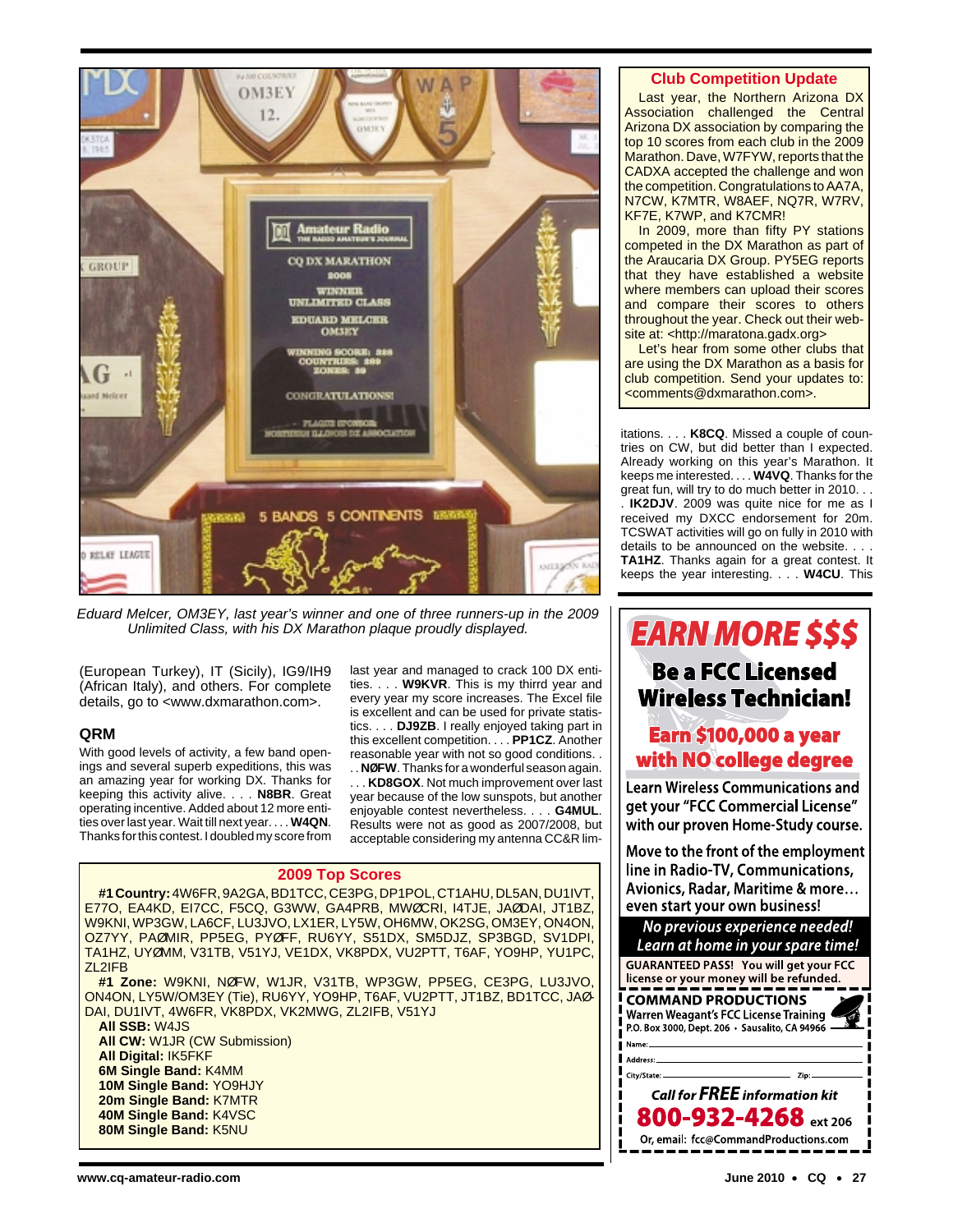

The view from the antenna of Bob Locher, W9KNI, winner, Unlimited Class.

was my first time in the event and really had fun exclusively QRP. I had hoped to break 200, but there's always next year. . . . **NDØC**. Thanks for the contest. It was a bit challenging to get a good score. . . . **VK8HPB**. I enjoyed the contest this year. All QSOs were worked while mobile. . . . **JA7OXR**. Surprising what can be worked without sunspots. . . . **K3KO**. It was a really great year considering the lack of sunspots. The big fall DX contests were are superb source of the rare ones plus a number

of DXpeditions to the far ends of the earth helped a lot! See you in 2010. . . . **K4WY**. This is really a cool event and helped motivate me to stay active DXing throughout the year. I'll be plugging away at it again in 2010, as time allows. . . . **NDØC**. What a great pleasure to participate for the very first time in the DX Marathon. I was very excited with this competition and I worked as many stations as I could. I was surprised to work more than 260 entities. PY2EL. Great contest, exceeded my goal



Mike Mauldin, K5NU, in his shack. Mike had the amazing 80-meters-only score of 199 countries and 39 zones. Mike uses a 4-square in southern Texas.

of 200 points this year. . . . **N1AM**. The DX Marathon is a really great contest. I hope that more African stations will enter in 2010. . . .

**V51YJ**. If only I had a SteppIR and an amplifier. . . . **K9DDO/4**. All QSOs were mobile so not a very high score, but it was fun, especially the CW contacts. . . . **WA7QCC**. There was a lot of good DX out there, but some of them were on when there was no propagation to the SE states. . . . **W4JS**. Could have added a few more but I was traveling a lot remodeling a vacation home. . . . **K4MQG**. Happy to enter the CQ DX Marathon contest again. . . . **JA3HZT**. I have a restricted license, so all QSOs are only 28 MHz, SSB, but I don't recommend to anybody sharing the radio with their father. . . . **YO9HGY**. Who would have thought you could work 113 DXCC countries, phone only, with 100 watts in only 9 months with a 135-ft off center fed dipole at 25 ft.? Thanks for a great contest. . . . **KA3ITJ**. My entry is a low score because it is QRP and 50 MHz only. . . . **M1DUD**. All contacts were with 100w and an all-band indoor antenna. Please keep the rules as they are as the contest is fun, and a great incentive to work DX. . . . **KE4PT**. I am already collecting new countries and zones for 2010. . . . **PP1CZ**. The contest I started within our club year had 30 entries for 2009. We are giving away nice prizes so we hope to have more participants. . . . **AA4SC**. Thanks for the work you do for all of us. . . . **WØHT**.

**New DX Marathon Book Now Available**



A copy of the book cover for W9KNI's new book on the DX Marathon.

Bob Locher, W9KNI, this year's Unlimited Class winner and 2008 runnerup, has completed writing a new book about his participation in the 2008 Marathon. It is entitled A Year of DX. Bob made an all-out effort to win the contest, and the book chronicles many of his methods, his success ( and disappointments) during his year-long DX effort. Bob is the author of other DX books, including The Complete DXer. His books are published by Idiom Press.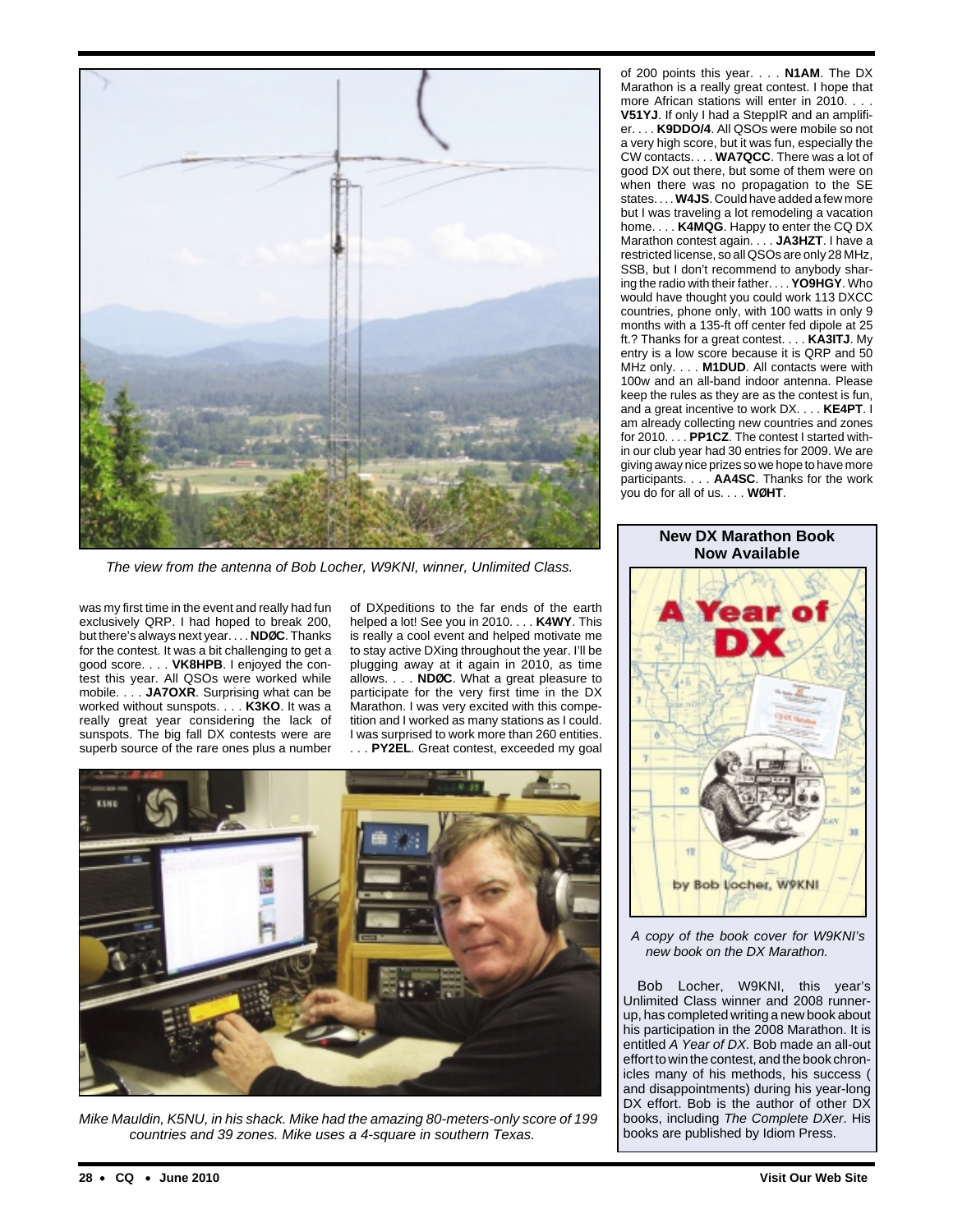# **Results 2009 CQ DX Marathon**

(Any comments appear beneath the line score of the entrant)

| Call                        | Class  | <b>Countries</b> | <b>Zones</b> | Score                         | OK1DNJ                                               | U      | 230        | 39       | 269                         | K8YC                                                  | U      | 184        | 34       | 218            |
|-----------------------------|--------|------------------|--------------|-------------------------------|------------------------------------------------------|--------|------------|----------|-----------------------------|-------------------------------------------------------|--------|------------|----------|----------------|
| W9KNI                       | U      | 281              | 40           | 321                           | ZL2IFB<br>K8SM                                       | U<br>U | 229<br>228 | 40<br>40 | 269<br>268                  | ON6LY<br>PT7ZT                                        | U<br>U | 180<br>182 | 38<br>36 | 218<br>218     |
|                             |        |                  |              | <b>Winner Unlimited Class</b> | <b>NORB</b>                                          | U      | 229        | 39       | 268                         |                                                       |        |            |          | All SSB        |
| LY5W                        | U      | 280              | 39           | 319                           | K4GHS                                                | U      | 226        | 40       | 266                         | V51YJ                                                 | U      | 178        | 40       | 218            |
| OM3EY                       | U      | 279              | 40           | 319                           | S51DX                                                | U      | 225        | 40       | 265                         | N <sub>5</sub> ZM                                     | U      | 177        | 40       | 217            |
| RU6YY                       | U<br>U | 279              | 40<br>40     | 319                           | VE3ZZ<br><b>WØEWM</b>                                | U<br>U | 227<br>226 | 38       | 265                         | KD8GOX                                                | U<br>U | 176        | 40       | 216            |
| 14TJE<br>PP <sub>5EG</sub>  | U      | 278<br>279       | 38           | 318<br>317                    | F5JY                                                 | U      | 223        | 37<br>39 | 263<br>262                  | LA2LI<br>LY2MM                                        | U      | 178<br>175 | 37<br>40 | 215<br>215     |
| <b>NØFW</b>                 | U      | 274              | 40           | 314                           | W8AEF                                                | U      | 223        | 39       | 262                         | VU <sub>2</sub> PTT                                   | U      | 181        | 34       | 215            |
| W <sub>1</sub> JR           | U      | 274              | 40           | 314                           | N6QQ                                                 | U      | 222        | 39       | 261                         | G8MIA                                                 | F      | 178        | 36       | 214            |
| ON <sub>4</sub> ON          | U      | 273              | 39           | 312                           | KZ2I                                                 | U      | 220        | 40       | 260                         | K8DD                                                  | U      | 177        | 37       | 214            |
| YT5Z<br>IK5PWQ              | U<br>U | 272<br>271       | 40<br>40     | 312<br>311                    | N3CDA                                                | U      | 220        | 40       | 260<br>All SSB              | PY2KP<br>PY1NB                                        | U<br>U | 178<br>174 | 36<br>39 | 214<br>213     |
| SP3BGD                      | U      | 272              | 39           | 311                           | PY5MJ                                                | U      | 222        | 38       | 260                         | VK8PDX                                                | U      | 174        | 39       | 213            |
| N4ZC                        | U      | 270              | 40           | 310                           | E770                                                 | F      | 218        | 40       | 258                         | K9DDO/4                                               | U      | 176        | 36       | 212            |
| W4QN                        | U      | 270              | 40           | 310                           |                                                      |        |            |          | <b>Winner Formula Class</b> | LY3BM                                                 | F      | 173        | 38       | 211            |
| IZ2AMW<br>K4MQG             | U<br>U | 269<br>270       | 40<br>39     | 309<br>309                    | PT7VB<br>W9OA                                        | U<br>U | 225<br>218 | 33<br>40 | 258<br>258                  | PP <sub>5</sub> BZ<br>PU <sub>5</sub> O <sub>GE</sub> | U<br>U | 171<br>174 | 39<br>36 | 210<br>210     |
| PY7ZZ                       | U      | 269              | 40           | 309                           | K6FW                                                 | U      | 220        | 37       | 257                         | PY5CA                                                 | U      | 172        | 38       | 210            |
| PY2WC                       | U      | 269              | 39           | 308                           | SV <sub>1</sub> DPI                                  | U      | 219        | 38       | 257                         | W2YE                                                  | U      | 176        | 34       | 210            |
| OM7DX                       | U      | 268              | 39           | 307                           | NQ7R                                                 | U      | 218        | 38       | 256                         | K3JT                                                  | U      | 174        | 35       | 209            |
| <b>UYØMM</b>                | U<br>U | 267              | 40<br>40     | 307<br>306                    | SQ1EIX<br>W8AV                                       | F<br>U | 217<br>216 | 39       | 256                         | K4MM<br>JA6FGC                                        | F<br>F | 172        | 36       | 208            |
| DL5AN<br><b>MWØCRI</b>      | U      | 266<br>266       | 40           | 306                           | I2WIJ                                                | U      | 215        | 39<br>38 | 255<br>253                  | JA3HZT                                                | U      | 171<br>168 | 36<br>38 | 207<br>206     |
| K4UTE                       | U      | 266              | 39           | 305                           | K3NK                                                 | U      | 214        | 39       | 253                         | W3ZGD                                                 | U      | 170        | 36       | 206            |
| N8BR                        | U      | 264              | 40           | 304                           | PT7ZZ                                                | U      | 215        | 38       | 253                         | AD <sub>1</sub> C                                     | F      | 168        | 37       | 205            |
| WT8C                        | U      | 264              | 40           | 304                           | RU3PU                                                | U      | 213        | 38       | 251                         | JA1IRH                                                | F      | 167        | 37       | 204            |
| <b>IWØHOU</b><br>K3KO       | U<br>U | 263<br>264       | 40<br>39     | 303<br>303                    | UA3VVB<br>W1EBI                                      | U<br>U | 212<br>208 | 39<br>40 | 251<br>248                  | VE3UZ<br>W9ILY                                        | U<br>U | 168<br>166 | 36<br>38 | 204<br>204     |
| OZ7YY                       | U      | 266              | 37           | 303                           | W7RV                                                 | U      | 209        | 38       | 247                         | SM7BHM                                                | U      | 168        | 35       | 203            |
| PY2SEX                      | U      | 263              | 39           | 302                           | W4VIC                                                | U      | 207        | 39       | 246                         | N <sub>1</sub> AM                                     | F      | 167        | 35       | 202            |
| PY2EL                       | U      | 261              | 40           | 301                           | PP <sub>1</sub> CZ                                   | U      | 208        | 37       | 245                         | K9UQN                                                 | U      | 164        | 35       | 199            |
| PY7ZY<br>VE <sub>1</sub> DX | U<br>U | 260<br>262       | 40<br>38     | 300<br>300                    | JN3SAC<br>K7ACZ                                      | U<br>U | 204<br>206 | 40<br>38 | 244<br>244                  | LY2TS<br>W4UFO                                        | U<br>U | 162<br>165 | 37<br>34 | 199<br>199     |
| ON5SY                       | U      | 261              | 38           | 299                           | IK2DJV                                               | U      | 203        | 40       | 243                         |                                                       |        |            |          | All SSB        |
| W <sub>1</sub> JR           | U      | 259              | 40           | 299                           | PY6HD                                                | U      | 204        | 39       | 243                         | K8CQ                                                  | F      | 162        | 35       | 197            |
|                             |        |                  |              | All CW                        |                                                      |        |            |          | All SSB                     | K8RMC                                                 | U      | 164        | 31       | 195            |
| EA4KD                       | U      | 258              | 40           | 298                           | <b>KR7RK</b>                                         | U      | 204        | 38       | 242                         | <b>NDØC</b>                                           | F      | 162        | 33       | 195            |
| KØXB<br>SM5DJZ              | U<br>U | 258<br>259       | 40<br>39     | 298<br>298                    | K <sub>2</sub> UF                                    | U      | 203        | 38       | 241<br>All CW               | EI7CC<br><b>PA0MIR</b>                                | U<br>U | 160<br>157 | 34<br>36 | 194<br>193     |
| W4VQ                        | U      | 258              | 40           | 298                           | PY2LSM                                               | U      | 201        | 40       | 241                         | VK2MWG                                                | U      | 154        | 39       | 193            |
|                             |        |                  |              | All CW                        | PY4OG                                                | U      | 205        | 36       | 241                         |                                                       |        |            |          | All SSB        |
| AA4SC                       | U      | 258              | 39           | 297                           | PY7XC                                                | U      | 203        | 38       | 241                         | VE3XD                                                 | U      | 154        | 38       | 192            |
| K5EK<br>W <sub>2</sub> QO   | U<br>U | 258<br>257       | 39<br>40     | 297<br>297                    | <b>KØBX</b><br>K5EWJ                                 | U<br>U | 202<br>201 | 38<br>39 | 240<br>240                  | N7WO                                                  | U      | 154        | 37       | 191<br>All CW  |
| YO9HP                       | U      | 257              | 40           | 297                           | K7WP                                                 | U      | 202        | 38       | 240                         | ON6FC                                                 | U      | 153        | 37       | 190            |
| I2KBD                       | U      | 256              | 39           | 295                           | K8ZEE                                                | U      | 200        | 40       | 240                         | <b>WØRIC</b>                                          | U      | 155        | 35       | 190            |
| UX1UA                       | U      | 254              | 40           | 294                           | DL4CW                                                | F      | 200        | 39       | 239                         |                                                       |        |            |          | All SSB        |
| AA7A<br>DJ9ZB               | U<br>U | 253<br>255       | 40<br>38     | 293<br>293                    | KF7E                                                 | U      | 201        | 38       | All CW<br>239               | W7YS<br>W8QZA                                         | U<br>F | 154<br>153 | 36<br>37 | 190<br>190     |
| K4YR                        | U      | 254              | 39           | 293                           | OZ1ADL                                               | U      | 200        | 39       | 239                         |                                                       |        |            |          | 5 Watts        |
| N6AR                        | U      | 253              | 40           | 293                           |                                                      |        |            |          | All SSB                     | JA7OXR                                                | F      | 151        | 38       | 189            |
| W3GQ                        | U      | 254              | 39           | 293                           | K5NU                                                 | U      | 199        | 39       | 238                         |                                                       |        |            |          | All Mobile     |
| W3OA<br>DJ2PJ               | U<br>U | 251<br>250       | 40<br>40     | 291<br>290                    | WA1Z                                                 | U      | 196        | 40       | 80m only<br>236             | PY3SB<br>N6KW                                         | F<br>U | 150<br>151 | 39<br>36 | 189<br>187     |
| <b>JAØDAI</b>               | U      | 251              | 39           | 290                           | LA6CF                                                | U      | 196        | 39       | 235                         | AE4TE                                                 | U      | 152        | 34       | 186            |
| WØHT                        | U      | 252              | 38           | 290                           | N1NK                                                 | U      | 199        | 35       | 234                         |                                                       |        |            |          | AII SSB        |
| F5CQ                        | U      | 249              | 40           | 289                           | K6XT                                                 | U      | 195        | 38       | 233                         | PY1SX                                                 | U      | 153        | 32       | 185            |
| F <sub>1</sub> JKJ<br>LY3W  | U<br>U | 248<br>248       | 40<br>40     | 288<br>288                    | LA8AW<br>N6MA                                        | U<br>U | 195<br>191 | 38<br>40 | 233<br>231                  | PY3OPP                                                | U      | 150        | 34       | All SSB<br>184 |
| N4PQX                       | U      | 248              | 40           | 288                           | K4WY                                                 | F      | 191        | 39       | 230                         | EA4FSL                                                | U      | 150        | 32       | 182            |
| N8MZ                        | U      | 248              | 40           | 288                           | <b>K7CMR</b>                                         | U      | 190        | 40       | 230                         | EA3AKA                                                | U      | 147        | 34       | 181            |
| N4LV                        | U      | 246              | 40           | 286                           | OH <sub>5</sub> RF                                   | U      | 191        | 38       | 229                         | KE4PT                                                 | F      | 148        | 33       | 181            |
| OH6MW<br>OK2SG              | U<br>U | 244<br>245       | 40<br>39     | 284<br>284                    | W4TBB                                                | U      | 189        | 40       | 229<br>All SSB              | PY2ADR                                                | U      | 144        | 34       | 178<br>All SSB |
| PY5EW                       | U      | 244              | 40           | 284                           | LX1ER                                                | U      | 190        | 38       | 228                         | PY2IQ                                                 | U      | 145        | 33       | 178            |
| W4JS                        | U      | 244              | 40           | 284                           | W1FJ                                                 | U      | 189        | 39       | 228                         | BD1TCC                                                | F      | 141        | 35       | 176            |
|                             |        |                  |              | AII SSB                       |                                                      |        |            |          | All CW                      | LU3JVO                                                | F      | 142        | 34       | 176            |
| WX6V                        | U      | 244              | 39           | 283                           | W3ZL                                                 | F      | 189        | 37       | 226                         | RX3VF                                                 | F      | 144        | 32       | 176            |
| K6TA<br>N7CW                | U<br>U | 242<br>242       | 40<br>39     | 282<br>281                    | <b>IK5FKF</b>                                        | U      | 186        | 39       | 225<br>All Digital          | G4MUL                                                 | F      | 140        | 35       | All CW<br>175  |
| WA5VGI                      | U      | 243              | 38           | 281                           | K8AJS                                                | U      | 186        | 39       | 225                         | N4QVM                                                 | U      | 141        | 34       | 175            |
| W4HG                        | U      | 239              | 40           | 279                           | G3WW                                                 | U      | 184        | 39       | 223                         | VK6HG                                                 | F      | 142        | 32       | 174            |
| LY9Y                        | U      | 238              | 40           | 278                           | <b>W9OA/9</b>                                        | U      | 183        | 40       | 223                         |                                                       |        |            |          | All CW         |
| WA6JRZ<br>N <sub>1</sub> GC | U<br>U | 237<br>237       | 40<br>38     | 277<br>275                    | N8AGU<br>LY3BY                                       | U<br>F | 184<br>183 | 38<br>38 | 222<br>221                  | YU1PC                                                 | F      | 141        | 33       | 174<br>All CW  |
| K7MTR                       | U      | 234              | 40           | 274                           | <b>PYØFF</b>                                         | U      | 182        | 38       | 220                         | 2E1FVS                                                | U      | 139        | 33       | 172            |
|                             |        |                  |              | 20m only                      | NF7E                                                 | U      | 180        | 39       | 219                         | DP1POL                                                | U      | 134        | 36       | 170            |
| PY2MTV                      | U      | 234              | 40           | 274                           | WD6L                                                 | U      | 181        | 38       | 219                         | K4DXA                                                 | U      | 135        | 35       | 170            |
| ND9E<br>VE3UTT              | U<br>U | 234<br>232       | 38<br>40     | 272<br>272                    | K <sub>1</sub> MIJ<br>K <sub>1</sub> SN <sub>D</sub> | U<br>U | 182<br>182 | 36<br>36 | 218<br>218                  | PP5TR                                                 | U      | 135        | 35       | All SSB<br>170 |
| W4CU                        | U      | 230              | 40           | 270                           | K6TTT                                                | F      | 180        | 38       | 218                         | OK1BLU                                                | F      | 137        | 32       | 169            |
|                             |        |                  |              |                               |                                                      |        |            |          |                             |                                                       |        |            |          |                |